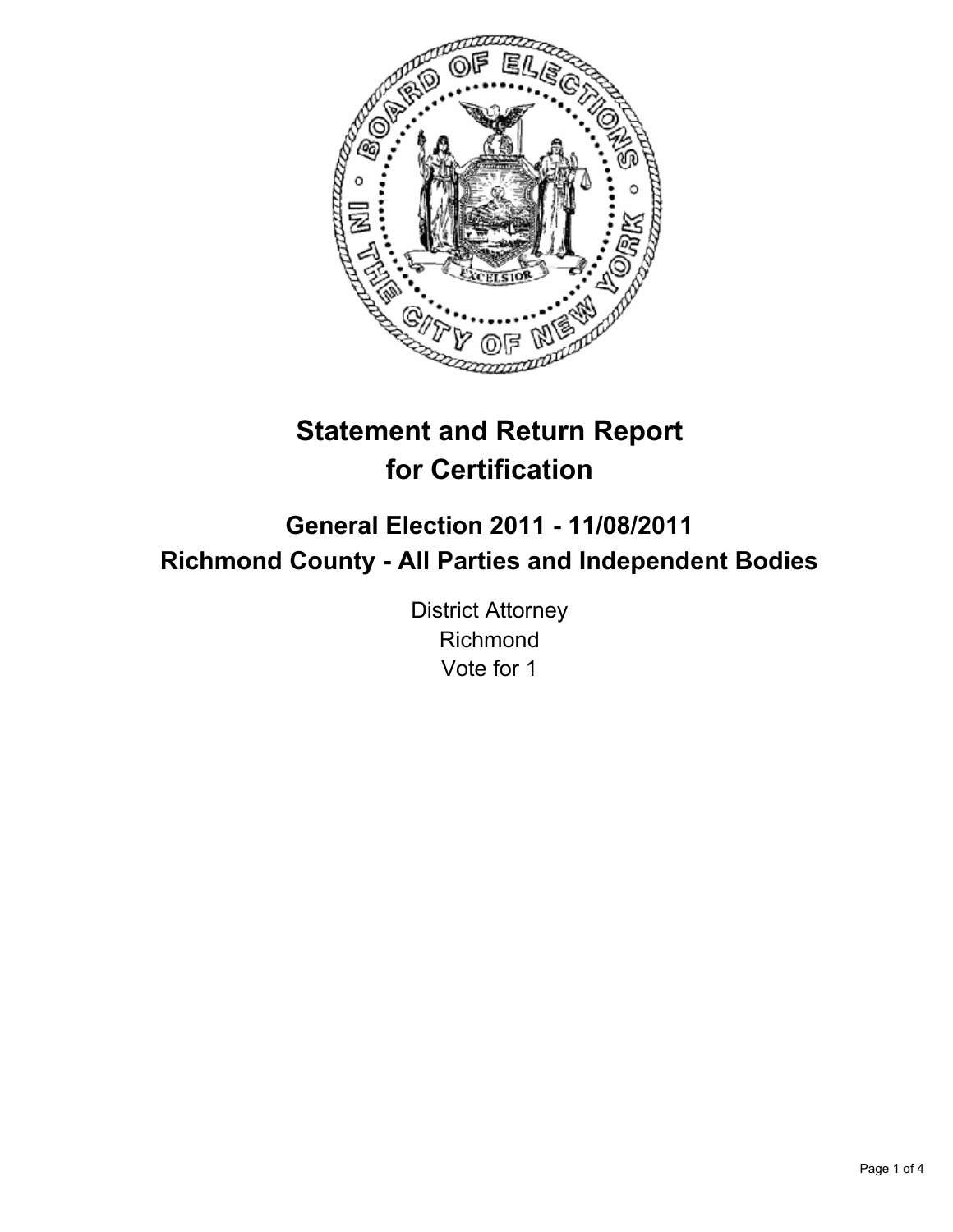

## **Assembly District 60**

| <b>PUBLIC COUNTER</b>                                    | 4,641             |
|----------------------------------------------------------|-------------------|
| <b>EMERGENCY</b>                                         | 0                 |
| ABSENTEE/MILITARY                                        | 394               |
| FEDERAL                                                  | 0                 |
| <b>SPECIAL PRESIDENTIAL</b>                              | $\Omega$          |
| <b>AFFIDAVIT</b>                                         | $12 \overline{ }$ |
| <b>Total Ballots</b>                                     | 5,047             |
| Less - Inapplicable Federal/Special Presidential Ballots | 0                 |
| <b>Total Applicable Ballots</b>                          | 5,047             |
| MICHAEL J RYAN (DEMOCRATIC)                              | 1,151             |
| DANIEL M DONOVAN JR. (REPUBLICAN)                        | 3,140             |
| MICHAEL J RYAN (CONSERVATIVE)                            | 233               |
| DANIEL M DONOVAN JR. (INDEPENDENCE)                      | 454               |
| MARIETTA A. CANNING (WRITE-IN)                           | 2                 |
| NO NAME (WRITE-IN)                                       | $\overline{2}$    |
| <b>Total Votes</b>                                       | 4,982             |
| Unrecorded                                               | 65                |

## **Assembly District 61**

| <b>PUBLIC COUNTER</b>                                    | 7,350 |
|----------------------------------------------------------|-------|
| <b>EMERGENCY</b>                                         | 0     |
| ABSENTEE/MILITARY                                        | 650   |
| <b>FEDERAL</b>                                           | 0     |
| <b>SPECIAL PRESIDENTIAL</b>                              | 0     |
| <b>AFFIDAVIT</b>                                         | 63    |
| <b>Total Ballots</b>                                     | 8,063 |
| Less - Inapplicable Federal/Special Presidential Ballots | 0     |
| <b>Total Applicable Ballots</b>                          | 8,063 |
| MICHAEL J RYAN (DEMOCRATIC)                              | 3,469 |
| DANIEL M DONOVAN JR. (REPUBLICAN)                        | 3,439 |
| MICHAEL J RYAN (CONSERVATIVE)                            | 294   |
| DANIEL M DONOVAN JR. (INDEPENDENCE)                      | 734   |
| CHARLES BARRON (WRITE-IN)                                | 1     |
| JOSEPH SULLIVAN (WRITE-IN)                               | 1     |
| MR. BURNS (WRITE-IN)                                     | 1     |
| NO NAME (WRITE-IN)                                       | 2     |
| <b>Total Votes</b>                                       | 7,941 |
| Unrecorded                                               | 122   |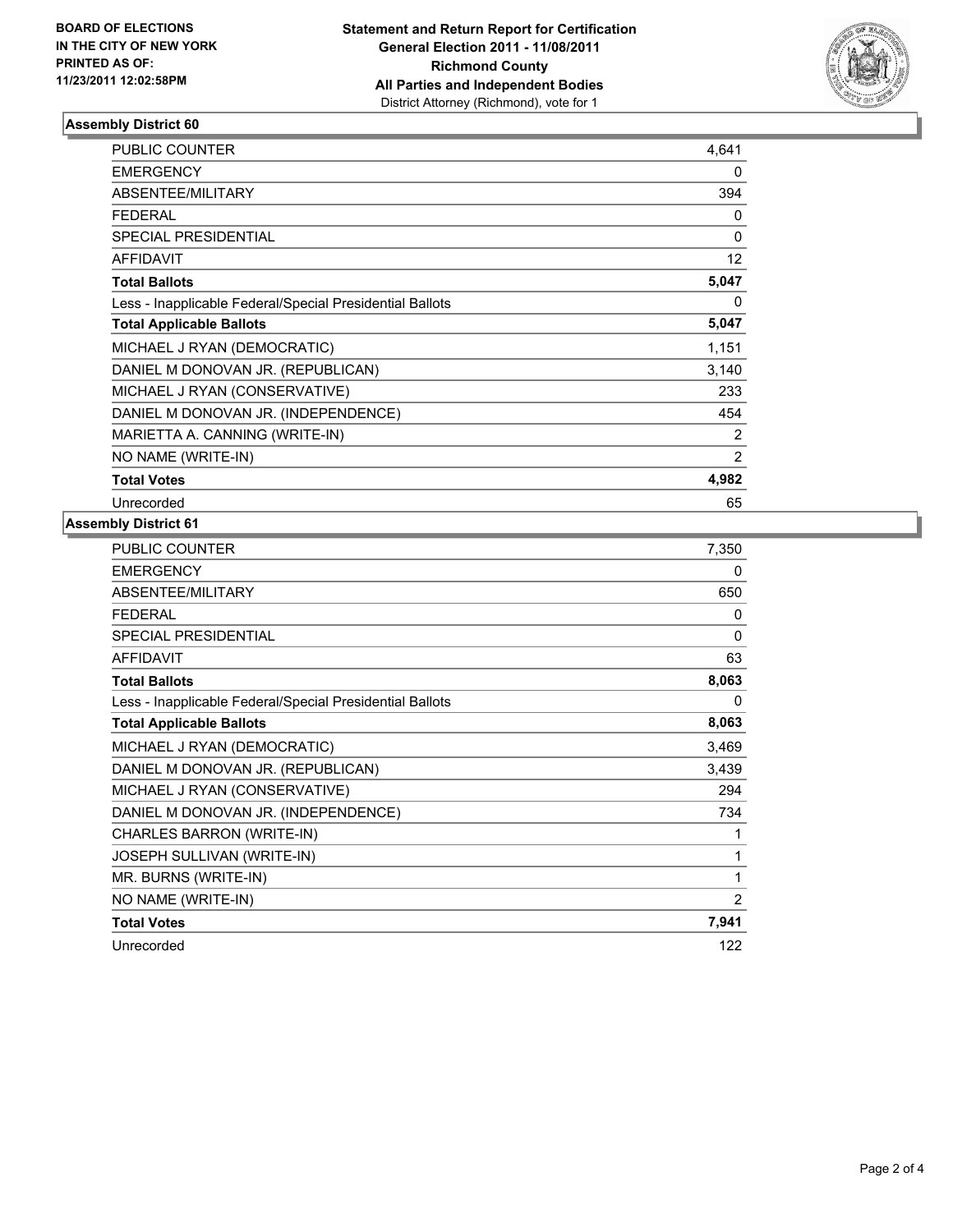

#### **Assembly District 62**

| <b>PUBLIC COUNTER</b>                                    | 7,725          |
|----------------------------------------------------------|----------------|
| <b>EMERGENCY</b>                                         | 0              |
| ABSENTEE/MILITARY                                        | 558            |
| <b>FEDERAL</b>                                           | 0              |
| <b>SPECIAL PRESIDENTIAL</b>                              | $\Omega$       |
| <b>AFFIDAVIT</b>                                         | 35             |
| <b>Total Ballots</b>                                     | 8,318          |
| Less - Inapplicable Federal/Special Presidential Ballots | 0              |
| <b>Total Applicable Ballots</b>                          | 8,318          |
| MICHAEL J RYAN (DEMOCRATIC)                              | 1,418          |
| DANIEL M DONOVAN JR. (REPUBLICAN)                        | 5,719          |
| MICHAEL J RYAN (CONSERVATIVE)                            | 391            |
| DANIEL M DONOVAN JR. (INDEPENDENCE)                      | 733            |
| ADRIENNE KING (WRITE-IN)                                 | 1              |
| HANLEY DENT (WRITE-IN)                                   | 1              |
| HUGH JASS (WRITE-IN)                                     | 1              |
| JANELE HYER-SPENCER (WRITE-IN)                           | 1              |
| JOSH HOTTO (WRITE-IN)                                    | $\mathbf{1}$   |
| <b>OCCUPY WALL STREET (WRITE-IN)</b>                     | $\overline{2}$ |
| PROSECUTE CORRUPT POLITICANS (WRITE-IN)                  | 1              |
| RICHARD ANDERSON (WRITE-IN)                              | $\mathbf{1}$   |
| ROBERT SCAMARDELLA (WRITE-IN)                            | 1              |
| STEPHEN COLBERT (WRITE-IN)                               | 1              |
| <b>Total Votes</b>                                       | 8,272          |
| Unrecorded                                               | 46             |

## **Assembly District 63**

| <b>PUBLIC COUNTER</b>                                    | 5,831          |
|----------------------------------------------------------|----------------|
| <b>EMERGENCY</b>                                         | 0              |
| ABSENTEE/MILITARY                                        | 550            |
| <b>FEDERAL</b>                                           | 0              |
| <b>SPECIAL PRESIDENTIAL</b>                              | 0              |
| <b>AFFIDAVIT</b>                                         | 25             |
| <b>Total Ballots</b>                                     | 6,406          |
| Less - Inapplicable Federal/Special Presidential Ballots | 0              |
| <b>Total Applicable Ballots</b>                          | 6,406          |
| MICHAEL J RYAN (DEMOCRATIC)                              | 1,745          |
| DANIEL M DONOVAN JR. (REPUBLICAN)                        | 3,758          |
| MICHAEL J RYAN (CONSERVATIVE)                            | 243            |
| DANIEL M DONOVAN JR. (INDEPENDENCE)                      | 573            |
| MENACHEM MIROCZAICK (WRITE-IN)                           | 1              |
| NO NAME (WRITE-IN)                                       | $\overline{2}$ |
| PAUL FORSTER (WRITE-IN)                                  | 1              |
| RON PAUL (WRITE-IN)                                      | 1              |
| <b>Total Votes</b>                                       | 6,324          |
| Unrecorded                                               | 82             |